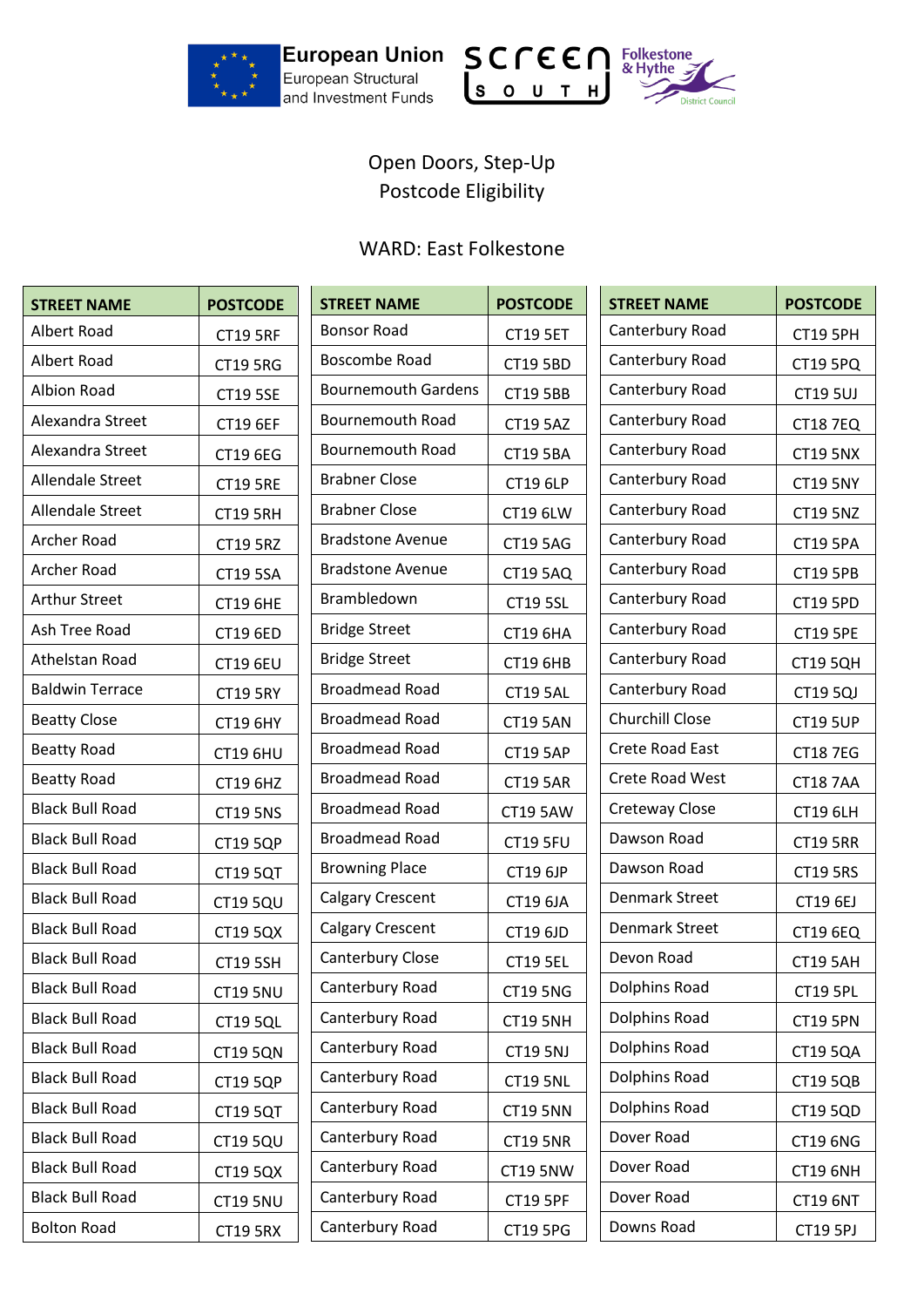

## European Structural<br>and Investment Funds





| <b>STREET NAME</b>       | <b>POSTCODE</b> | <b>STREET NAME</b>     | <b>POSTCODE</b> | <b>STREET NAME</b>          | <b>POSTCODE</b> |
|--------------------------|-----------------|------------------------|-----------------|-----------------------------|-----------------|
| Downs Road               | <b>CT19 5PS</b> | Greenfield Road        | <b>CT19 6EP</b> | Linden Crescent             | <b>CT19 5RP</b> |
| Downs Road               | <b>CT19 5PT</b> | Greenfield Road        | <b>CT19 6ER</b> | Linden Crescent             | <b>CT19 5SB</b> |
| Downs Road               | <b>CT19 5PU</b> | <b>Hill Road</b>       | CT19 6JT        | Linden Crescent             | <b>CT19 5SD</b> |
| Downs Road               | CT19 5PW        | Hill Road              | <b>CT19 6JU</b> | <b>Marshall Street</b>      | <b>CT19 6EN</b> |
| Downs Road               | <b>CT19 5PX</b> | <b>Hill Road</b>       | CT19 6LS        | <b>Marshall Street</b>      | CT19 6ES        |
| Downs Road               | <b>CT19 5PY</b> | <b>Hill Road</b>       | <b>CT19 6LT</b> | <b>Marshall Street</b>      | <b>CT19 6ET</b> |
| Downs Road               | <b>CT19 5TH</b> | <b>Hill Road</b>       | <b>CT19 6LU</b> | <b>Mead Road</b>            | <b>CT19 5QY</b> |
| Downside                 | <b>CT19 5DG</b> | <b>Hill Road</b>       | <b>CT19 6LX</b> | Mead Road                   | CT19 5QZ        |
| Eastfields               | <b>CT19 5RT</b> | <b>Holly Close</b>     | CT19 6JQ        | Moat Farm Close             | <b>CT19 5DQ</b> |
| Eastfields               | <b>CT19 5RU</b> | <b>Holywell Avenue</b> | CT19 6JY        | Moat Farm Road              | CT19 5DJ        |
| <b>Edward Road</b>       | <b>CT19 5RQ</b> | Holywell Avenue        | CT19 6JZ        | Montgomery Way              | <b>CT19 6LL</b> |
| Elm Road                 | <b>CT19 6EA</b> | <b>Holywell Avenue</b> | <b>CT19 6LA</b> | Montgomery Way              | <b>CT19 6LN</b> |
| <b>Ernwell Road</b>      | <b>CT19 5NT</b> | <b>Holywell Avenue</b> | <b>CT19 6LB</b> | Myrtle Road                 | <b>CT19 6EE</b> |
| <b>Ethelbert Road</b>    | <b>CT19 6EX</b> | <b>Holywell Avenue</b> | CT19 6LD        | Page Place                  | <b>CT19 6HX</b> |
| <b>Fernbank Crescent</b> | <b>CT19 5SF</b> | <b>Holywell Avenue</b> | <b>CT19 6SH</b> | Park Farm Road              | <b>CT19 5DH</b> |
| Fleming Way              | CT19 6JX        | Ingoldsby Road         | CT19 6JJ        | Park Farm Road              | <b>CT19 5DL</b> |
| Fleming Way              | <b>CT19 6LR</b> | Ingoldsby Road         | CT19 6JL        | Park View                   | <b>CT19 6HR</b> |
| <b>Fleming Way</b>       | <b>CT19 6QB</b> | Invicta Road           | <b>CT19 6EW</b> | Pavilion Road               | <b>CT19 5RL</b> |
| Foord Road               | <b>CT19 5AB</b> | Invicta Road           | <b>CT19 6EY</b> | Pavilion Road               | <b>CT19 5RW</b> |
| Foord Road               | <b>CT19 5AD</b> | Ivy Way                | CT19 6HW        | Peto Close                  | CT19 5SQ        |
| Foord Road               | <b>CT19 5AE</b> | Ivy Way                | <b>CT19 6JE</b> | Peto Close                  | <b>CT19 5ST</b> |
| Garden Road              | <b>CT19 5RA</b> | Ivy Way                | CT19 6JF        | <b>Pilgrim Spring</b>       | <b>CT19 6QE</b> |
| Garden Road              | <b>CT19 5RB</b> | James Street           | <b>CT19 5NP</b> | Pilgrim Spring              | <b>CT19 6QF</b> |
| Garden Road              | <b>CT19 5RD</b> | <b>Jesmond Street</b>  | CT19 5QW        | <b>Plimsoll Avenue</b>      | <b>CT19 6LJ</b> |
| George Gurr Crescent     | CT19 6LF        | Joyes Close            | <b>CT19 6HN</b> | <b>Princess Street</b>      | <b>CT19 6EB</b> |
| George Gurr Crescent     | CT19 6LG        | Joyes Road             | CT19 6HJ        | <b>Princess Street</b>      | <b>CT19 6QP</b> |
| George Gurr Crescent     | <b>CT19 6LQ</b> | Joyes Road             | <b>CT19 6HL</b> | <b>Radnor Park Crescent</b> | <b>CT19 5AS</b> |
| Gladstone Road           | <b>CT19 5NE</b> | Joyes Road             | <b>CT19 6NU</b> | Radnor Park Gardens         | <b>CT19 5BP</b> |
| Gladstone Road           | <b>CT19 5NQ</b> | Joyes Road             | <b>CT19 6NX</b> | Radnor Park Road            | <b>CT19 5AU</b> |
| Green Lane               | CT19 6BW        | Joyes Road             | CT19 6HJ        | Radnor Park Road            | <b>CT19 5AY</b> |
| Green Lane               | <b>CT19 6HD</b> | Joyes Road             | <b>CT19 6HL</b> | Radnor Park Road            | <b>CT19 5BJ</b> |
| Green Lane               | <b>CT19 6HH</b> | Joyes Road             | <b>CT19 6NU</b> | Radnor Park Road            | CT19 5BS        |
| Green Lane               | CT19 6QS        | Joyes Road             | <b>CT19 6NX</b> | Radnor Park Road            | <b>CT19 5BT</b> |
| Green Lane               | CT19 6QY        | Kitchener Square       | CT19 6JB        | Radnor Park Road            | <b>CT19 5BU</b> |